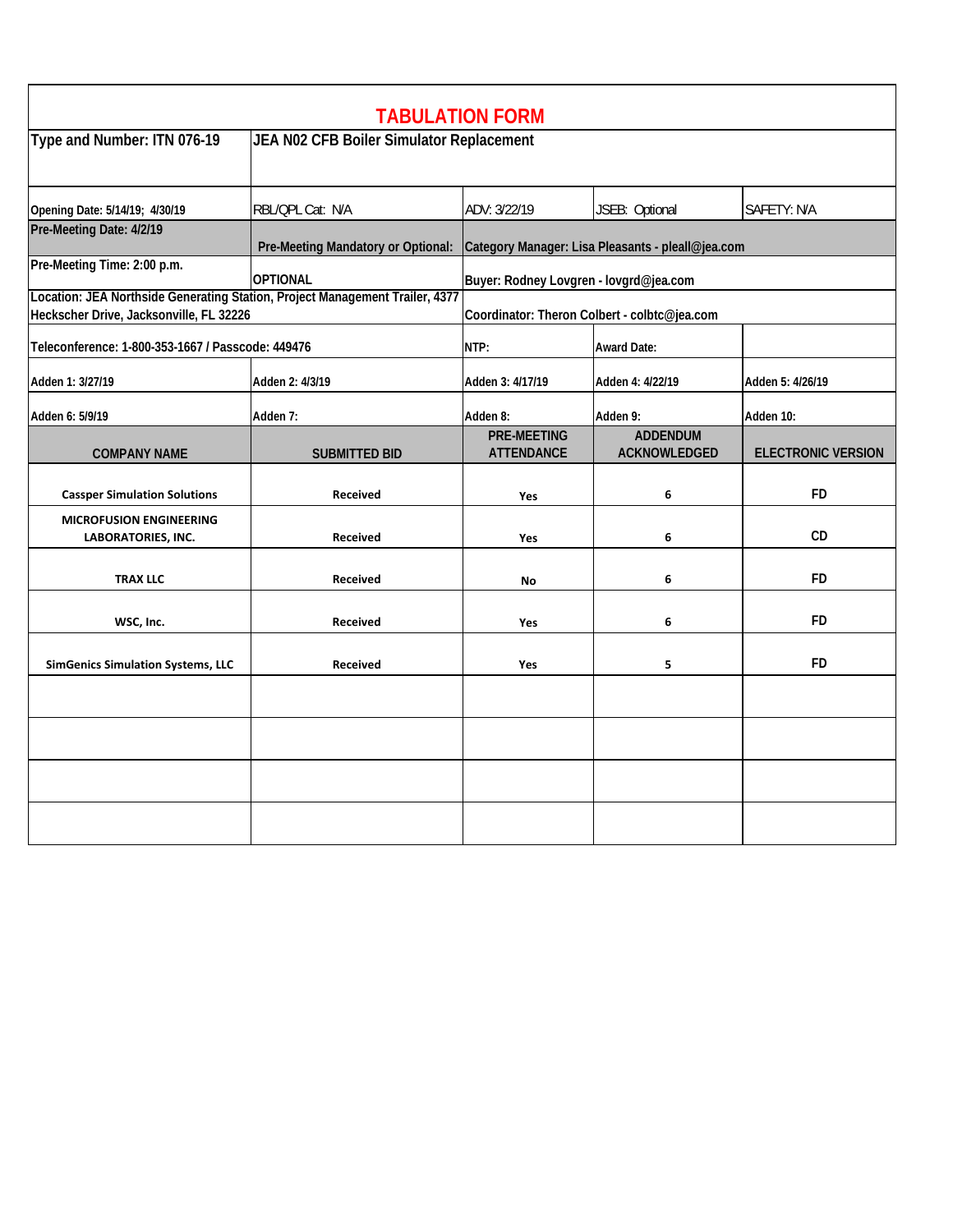|                                                                                                     |                                                                                       | <b>TABULATION FORM</b>                            |                                        |                           |  |
|-----------------------------------------------------------------------------------------------------|---------------------------------------------------------------------------------------|---------------------------------------------------|----------------------------------------|---------------------------|--|
| Type and Number: IFB 084-19                                                                         | TITLE: Installation of Transmission Circuits 937/955 Dinsmore Substation Interconnect |                                                   |                                        |                           |  |
| Opening Date: 5/14/19                                                                               | RBL/QPL Cat: EG5                                                                      | ADV: 4/5/19                                       | <b>JSEB: 5%</b>                        | SAFETY: Yes               |  |
| Pre-Meeting Date: 4/18/19                                                                           | Pre-Meeting Mandatory or Optional:                                                    | Category Manager: Lisa Pleasants - pleall@jea.com |                                        |                           |  |
| Pre-Meeting Time: 9:00 a.m.                                                                         | <b>MANDATORY</b>                                                                      | Buyer: Rodney Lovgren - lovgrd@jea.com            |                                        |                           |  |
| Location: JEA Customer Center, 1st Floor, Room 002, 21 W. Church Street.,<br>Jacksonville, FL 32202 |                                                                                       | Coordinator: Sebastian Chmist - chmism@jea.com    |                                        |                           |  |
| Teleconference: / Passcode:                                                                         |                                                                                       | NTP:                                              | <b>Award Date:</b>                     |                           |  |
| Adden 1: 4/30/19                                                                                    | Adden 2: 5/7/19                                                                       | Adden 3:                                          | Adden 4:                               | Adden 5:                  |  |
| Adden 6:                                                                                            | Adden 7:                                                                              | Adden 8:                                          | Adden 9:                               | Adden 10:                 |  |
| <b>COMPANY NAME</b>                                                                                 | <b>SUBMITTED BID</b>                                                                  | <b>PRE-MEETING</b><br><b>ATTENDANCE</b>           | <b>ADDENDUM</b><br><b>ACKNOWLEDGED</b> | <b>ELECTRONIC VERSION</b> |  |
| C and C Power Line, Inc.                                                                            | \$272,786.85                                                                          | Yes                                               | $-2$                                   | <b>CD</b>                 |  |
| Henkels & McCoy, Inc.                                                                               | \$515,458.03                                                                          | Yes                                               | $-2$                                   | <b>FD</b>                 |  |
| SPE Utility Contractors FD, LLC (THE SPE<br>GROUP)                                                  | \$421,708.35                                                                          | Yes                                               | $-2$                                   | CD                        |  |
| <b>Whitefish Energy Holdings, LLC</b>                                                               | \$596,471.88                                                                          | Yes                                               | $-2$                                   | CD                        |  |
| <b>Hooper Corporation</b>                                                                           | \$438,093.60                                                                          | Yes                                               | $-2$                                   | CD                        |  |
| <b>Sayers Construction, LLC</b>                                                                     | \$446,231.10                                                                          | Yes                                               | $-2$                                   | <b>FD</b>                 |  |
| <b>White Electrical Construction</b>                                                                | \$245,836.42                                                                          | Yes                                               | $-2$                                   | <b>FD</b>                 |  |
| Pike Electric, LLC                                                                                  | \$387,415.52                                                                          | Yes                                               | $-2$                                   | FD                        |  |
|                                                                                                     |                                                                                       |                                                   |                                        |                           |  |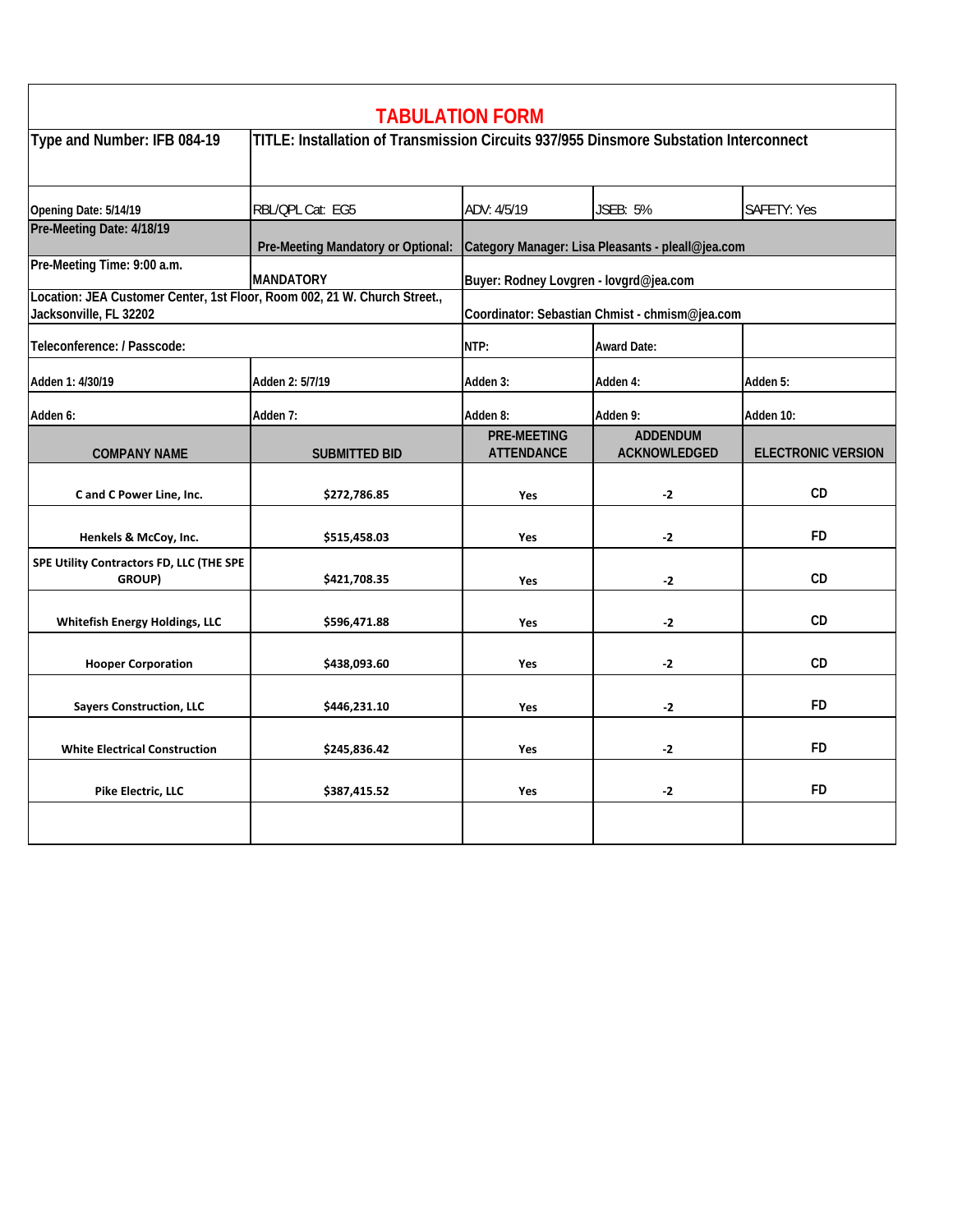|                                                                                                     |                                    | <b>TABULATION FORM</b>                                  |                                 |                           |  |
|-----------------------------------------------------------------------------------------------------|------------------------------------|---------------------------------------------------------|---------------------------------|---------------------------|--|
| Type and Number: IFB 089-19                                                                         |                                    | TITLE: 230/26kV Cecil Commerce Center North T2 Addition |                                 |                           |  |
| Opening Date: 5/14/19                                                                               | RBL/QPL Cat: SB1                   | ADV: 4/15/19                                            | <b>JSEB: 5%</b>                 | SAFETY: Yes               |  |
| Pre-Meeting Date: 4/19/19                                                                           | Pre-Meeting Mandatory or Optional: | Category Manager: Lisa Pleasants - pleall@jea.com       |                                 |                           |  |
| Pre-Meeting Time: 11:00 a.m.                                                                        | <b>OPTIONAL</b>                    | Buyer: Rodney Lovgren - lovgrd@jea.com                  |                                 |                           |  |
| Location: JEA Customer Center, 1st Floor, Room 002, 21 W. Church Street.,<br>Jacksonville, FL 32202 |                                    | Coordinator: Jin Woo (Mir) - rohj@jea.com               |                                 |                           |  |
| Teleconference: / Passcode: NA                                                                      |                                    | NTP:                                                    | <b>Award Date:</b>              |                           |  |
| Adden 1: 4/30/19                                                                                    | Adden 2: 05/10/19                  | Adden 3:                                                | Adden 4:                        | Adden 5:                  |  |
| Adden 6:                                                                                            | Adden 7:                           | Adden 8:                                                | Adden 9:                        | Adden 10:                 |  |
| <b>COMPANY NAME</b>                                                                                 | <b>SUBMITTED BID</b>               | <b>PRE-MEETING</b><br><b>ATTENDANCE</b>                 | <b>ADDENDUM</b><br>ACKNOWLEDGED | <b>ELECTRONIC VERSION</b> |  |
| C and C Power Line, Inc.                                                                            | \$714,897.70                       | <b>YES</b>                                              | $\overline{2}$                  | CD                        |  |
| <b>Reliable Substation Services, Inc.</b>                                                           | \$649,000.00                       | <b>NO</b>                                               | $\mathbf{z}$                    | <b>FD</b>                 |  |
| <b>Hooper Corporation</b>                                                                           | \$705,100.00                       | <b>NO</b>                                               | $\mathbf{2}$                    | <b>FD</b>                 |  |
| <b>Energy Erectors, Inc.</b>                                                                        | \$576,570.50                       | <b>NO</b>                                               | $\mathbf{2}$                    | <b>FD</b>                 |  |
| <b>Sayers Construction, LLC</b>                                                                     | \$822,687.53                       | <b>NO</b>                                               | $\overline{2}$                  | <b>FD</b>                 |  |
| J. L. MALONE CONTRACTING, LLC                                                                       | \$1,009,246.08                     | <b>NO</b>                                               | $\mathbf{2}$                    | <b>CD</b>                 |  |
|                                                                                                     |                                    |                                                         |                                 |                           |  |
|                                                                                                     |                                    |                                                         |                                 |                           |  |
|                                                                                                     |                                    |                                                         |                                 |                           |  |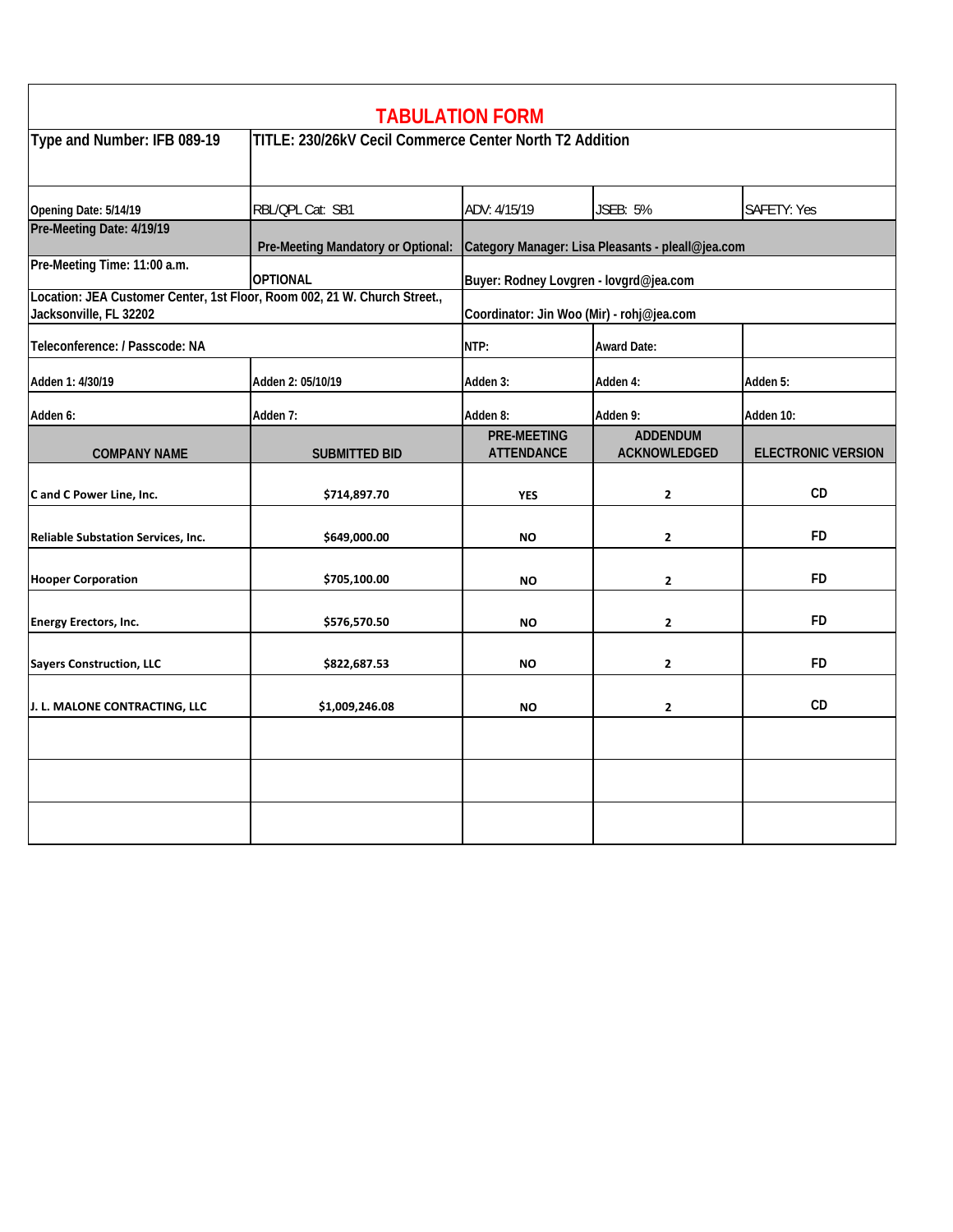| <b>TABULATION FORM</b>                                                                                    |                                    |                                         |                                        |                           |
|-----------------------------------------------------------------------------------------------------------|------------------------------------|-----------------------------------------|----------------------------------------|---------------------------|
| TITLE: INSTALLATION OF AUTOMATIC TRANSFER SWITCHES AT JEA LIFT STATIONS<br>Type and Number: IFB 093-19    |                                    |                                         |                                        |                           |
| Opening Date: 05/14/19                                                                                    | RBL/QPL Cat: N/A                   | ADV: 04/25/19                           | JSEB: Optional                         | <b>SAFETY: Yes</b>        |
| Pre-Meeting Date: 04/29/19                                                                                | Pre-Meeting Mandatory or Optional: | Category Manager: Chrissy Nunziato      |                                        |                           |
| Pre-Meeting Time: 01:30PM                                                                                 | Mandatory                          | <b>Buyer: Elaine Selders</b>            |                                        |                           |
| Location: JEA PROCUREMENT BID OFFICE, 1st FLOOR-ROOM 002<br>21 WEST CHURCH STREET, JACKSONVILLE, FL 32202 |                                    | Coordinator: William Breadon            |                                        |                           |
| Teleconference: DIAL IN: 1.888.714.6484PASSCODE: 992663                                                   |                                    | NTP:                                    | <b>Award Date:</b>                     |                           |
| Adden 1: 05/01/19                                                                                         | Adden 2: 05/08/19                  | Adden 3: 05/09/19                       | Adden 4:                               | Adden 5:                  |
| Adden 6:                                                                                                  | Adden 7:                           | Adden 8:                                | Adden 9:                               | Adden 10:                 |
| <b>COMPANY NAME</b>                                                                                       | <b>SUBMITTED BID</b>               | <b>PRE-MEETING</b><br><b>ATTENDANCE</b> | <b>ADDENDUM</b><br><b>ACKNOWLEDGED</b> | <b>ELECTRONIC VERSION</b> |
| Miller Electric                                                                                           | \$61,924.00                        | Yes                                     | 3                                      | <b>None</b>               |
| <b>AEC Electrical Contractors, Inc.</b>                                                                   | \$161,039.41                       | Yes                                     | 3                                      | CD                        |
| Cogburn Bros.                                                                                             | \$94,465.00                        | Yes                                     | 3                                      | <b>FD</b>                 |
|                                                                                                           |                                    |                                         |                                        |                           |
|                                                                                                           |                                    |                                         |                                        |                           |
|                                                                                                           |                                    |                                         |                                        |                           |
|                                                                                                           |                                    |                                         |                                        |                           |
|                                                                                                           |                                    |                                         |                                        |                           |
|                                                                                                           |                                    |                                         |                                        |                           |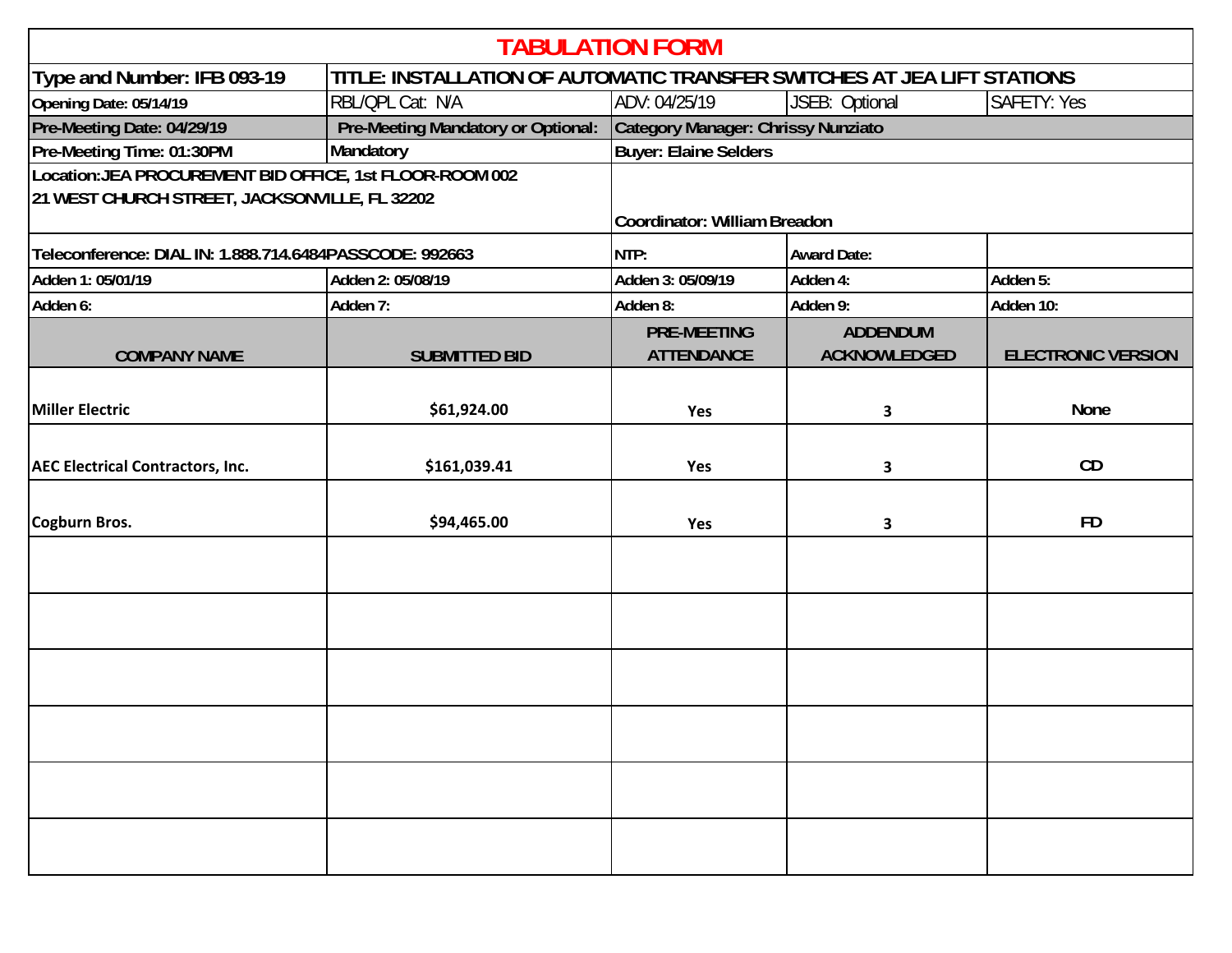|                                                       |                                                                                     | <b>TABULATION FORM</b>                  |                                        |                           |
|-------------------------------------------------------|-------------------------------------------------------------------------------------|-----------------------------------------|----------------------------------------|---------------------------|
| Type and Number: ITN 094-19                           | TITLE: PROPERTY AND CASUALTY INSURANCE BROKERAGE SERVICES<br>(CYBER INSURANCE ONLY) |                                         |                                        |                           |
| Opening Date: 05/14/19                                | RBL/QPL Cat: N/A                                                                    | ADV: 05/03/19                           | JSEB: Optional                         | SAFETY: No                |
| Pre-Meeting Date: N/A                                 | Pre-Meeting Mandatory or Optional:                                                  | Category Manager: Chrissy Nunziato      |                                        |                           |
| Pre-Meeting Time: N/A                                 | N/A                                                                                 | Buyer: Elaine Selders                   |                                        |                           |
| <b>Location: N/A</b>                                  |                                                                                     | Coordinator: Steven Bossier             |                                        |                           |
| Teleconference: DIAL IN: N/A                          |                                                                                     | NTP:                                    | <b>Award Date:</b>                     |                           |
| Adden 1:                                              | Adden 2:                                                                            | Adden 3:                                | Adden 4:                               | Adden 5:                  |
| Adden 6:                                              | Adden 7:                                                                            | Adden 8:                                | Adden 9:                               | Adden 10:                 |
| <b>COMPANY NAME</b>                                   | <b>SUBMITTED BID</b>                                                                | <b>PRE-MEETING</b><br><b>ATTENDANCE</b> | <b>ADDENDUM</b><br><b>ACKNOWLEDGED</b> | <b>ELECTRONIC VERSION</b> |
| Arthur J. Gallagher Risk Management<br>Services, Inc. | <b>Received</b>                                                                     | <b>NA</b>                               | <b>NA</b>                              | <b>FD</b>                 |
| Aon Risk Services Northeast, Inc.                     | Received                                                                            | <b>NA</b>                               | <b>NA</b>                              | <b>FD</b>                 |
| <b>McGriff, Seibels &amp; Williams</b>                | <b>Received</b>                                                                     | <b>NA</b>                               | <b>NA</b>                              | <b>FD</b>                 |
|                                                       |                                                                                     |                                         |                                        |                           |
|                                                       |                                                                                     |                                         |                                        |                           |
|                                                       |                                                                                     |                                         |                                        |                           |
|                                                       |                                                                                     |                                         |                                        |                           |
|                                                       |                                                                                     |                                         |                                        |                           |
|                                                       |                                                                                     |                                         |                                        |                           |